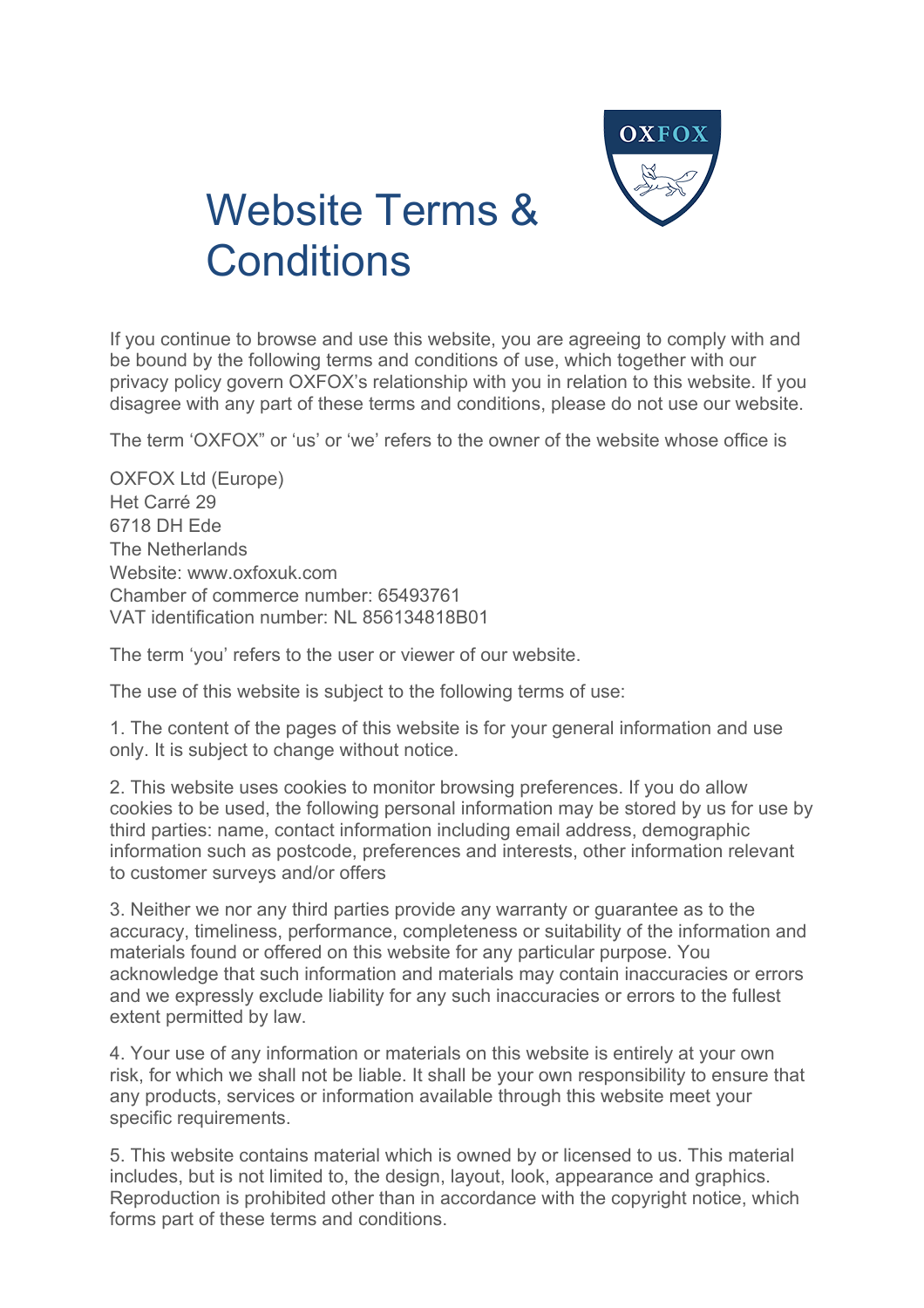6. All trademarks reproduced in this website, which are not the property of, or licensed to the operator, are acknowledged on the website.

7. Unauthorised use of this website may give rise to a claim for damages and/or be a criminal offence.

8. From time to time, this website may also include links to other websites. These links are provided for your convenience to provide further information. They do not signify that we endorse the website(s). We have no responsibility for the content of the linked website(s).

9. Your use of this website and any dispute arising out of such use of the website is subject to the laws of The Netherlands.

RETURN POLICY

## Right of Withdrawal

Deliverance of products:

After purchasing products you have the possibility to disband the purchase without giving reasons during 14 days. The cooling off period starts on the day after you receive the product or a pre-designated representative by you made known to the entrepreneur.

During the cooling off period you shall treat the product and the package carefully. You shall unpack or use the product only to that extent to as far as it is necessary to judge if you wishes to keep the product. If you do want to execute the right of withdrawal, you shall return the product with all accessories and -if reasonably possible- in the original conditioning and packaging to us, in accordance with the provided reasonable and clear instructions of us.

## Withdrawal Costs

If you execute the right of withdrawal, you will have to pay no more than the costs of returning the product.

If you have made a payment, we shall pay back this amount as soon as possible but no later than within 14 days after the repeal or after the return shipment.

## Exclusion Right of Withdrawal

We can exclude the right of withdrawal of you. The exclusion of the right of withdrawal applies only if we have clearly mentioned this at least in time before the purchase.

Exclusion of the right of withdrawal is only possible for the following products:

a. Which are established by the entrepreneur according to specifications of the consumer

- b. That they are clearly personal in nature
- c. Which cannot be returned because of their nature
- d. That can spoil or age quickly

e. Whose price is bound to fluctuation on the financial market which the entrepreneur has no influence

f. For all products for which cannot be established that it concerns the original product that was delivered by www.oxfoxuk.com